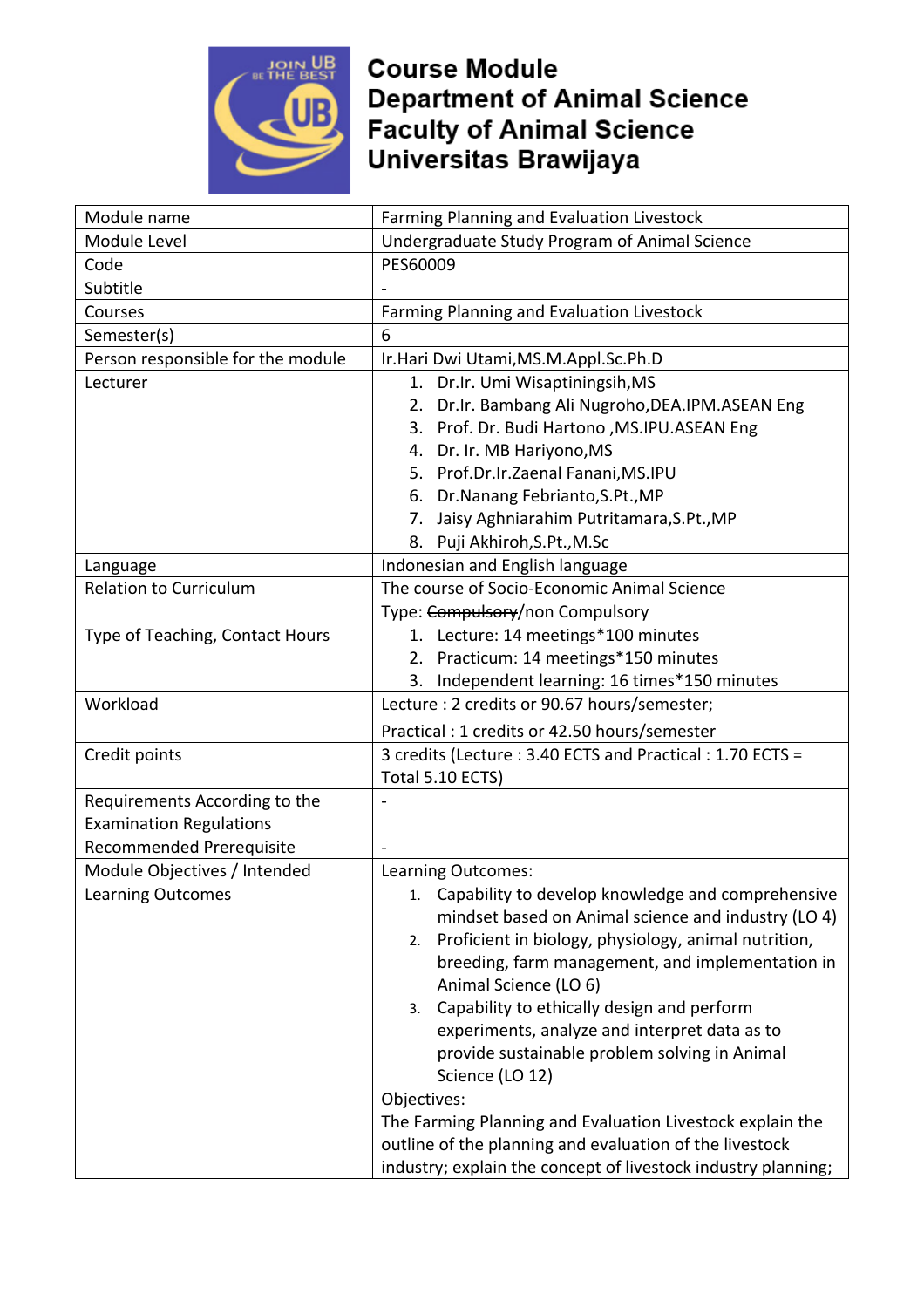

**Course Module Department of Animal Science Faculty of Animal Science** Universitas Brawijaya

|                                                                          | explain the location, production and product planning;<br>explain the market concepts and marketing actors and also<br>financial feasibility evaluation                                                                                                                                                                                                                                                                                                                                                                                                                                                                                                                       |
|--------------------------------------------------------------------------|-------------------------------------------------------------------------------------------------------------------------------------------------------------------------------------------------------------------------------------------------------------------------------------------------------------------------------------------------------------------------------------------------------------------------------------------------------------------------------------------------------------------------------------------------------------------------------------------------------------------------------------------------------------------------------|
|                                                                          | Knowledge:<br>Able to understand the outline of the planning and<br>evaluation of the livestock industry; the concept of livestock<br>industry planning; the location, production and product<br>planning; the market concepts and marketing actors and<br>also financial feasibility evaluation                                                                                                                                                                                                                                                                                                                                                                              |
|                                                                          | <b>Skills</b><br>Cognitive<br>Able to make the planning and evaluate livestock industry                                                                                                                                                                                                                                                                                                                                                                                                                                                                                                                                                                                       |
|                                                                          | Phsycomotoric<br>Able to analyze the the concept of livestock industry<br>planning; the location, production and product planning;<br>the market concepts and marketing actors and also financial<br>feasibility evaluation                                                                                                                                                                                                                                                                                                                                                                                                                                                   |
|                                                                          | Competences<br>Able to implement the principle and concept of planning and<br>evaluating of livestock industry including the location,<br>production and product planning; the market concepts and<br>marketing actors and also financial feasibility evaluation.                                                                                                                                                                                                                                                                                                                                                                                                             |
| Content                                                                  | Lecture contract, a preliminary outline of the planning<br>1.<br>and evaluation of the livestock industry<br>The concept of livestock agribusiness<br>2.<br>Livestock industry planning theory<br>3.<br>Site planning<br>4.<br>5.<br>Production planning<br><b>Product Planning</b><br>ь.<br>Market<br>7.<br>8.<br>Human resources<br>Evaluation theory of livestock business<br>9.<br>10. The concept of financial feasibility<br>11. Financial feasibility of the poultry industry<br>12. Financial feasibility of ruminant industry<br>13. Financial feasibility of various livestock industry (bees<br>and rabbits)<br>14. The financial feasibility of the feed industry |
| <b>Study and Examination</b><br>Requirements and Forms of<br>Examination | Examination requirements: A minimum of 80%<br>attendance to attend the final exam                                                                                                                                                                                                                                                                                                                                                                                                                                                                                                                                                                                             |